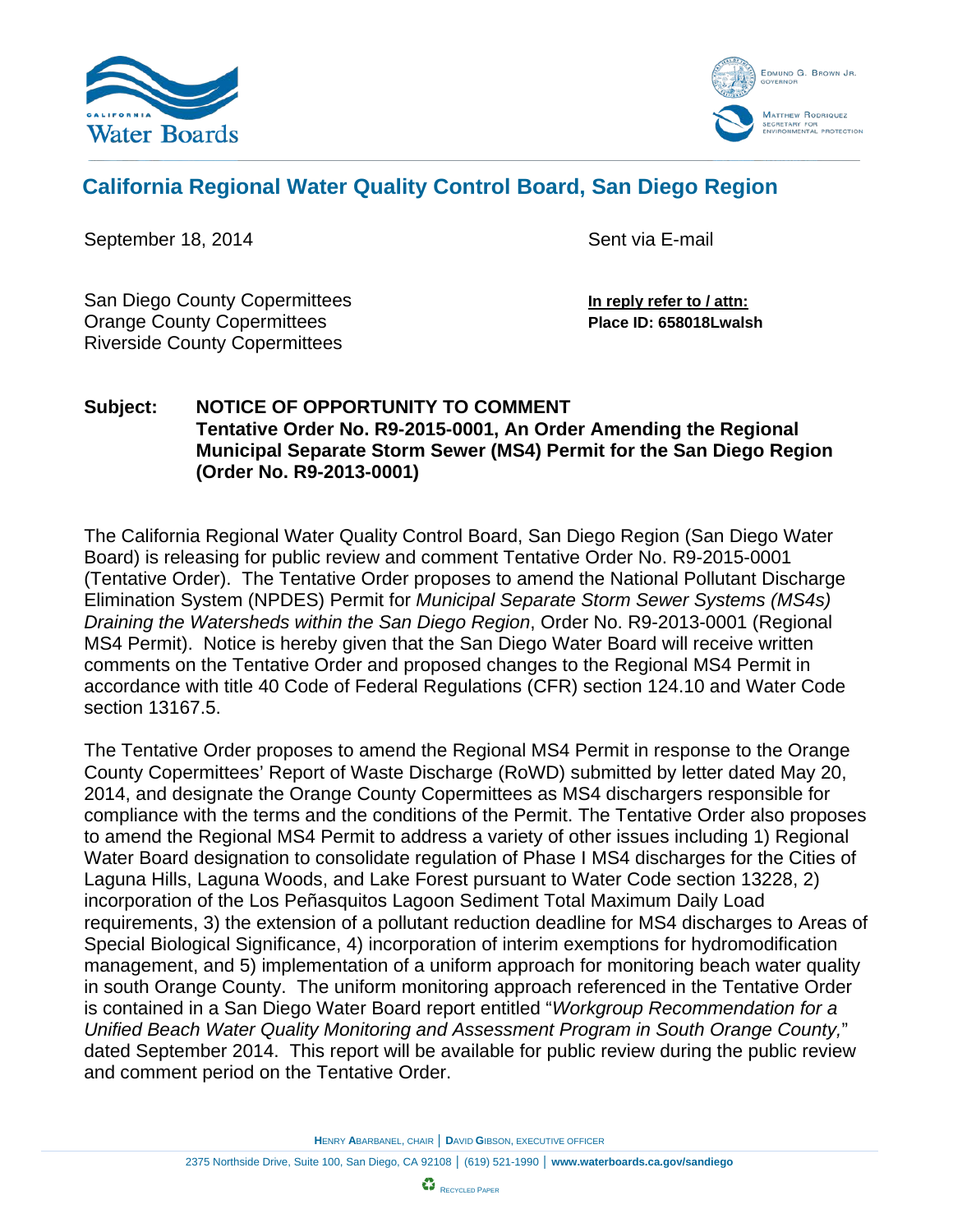The Tentative Order amends the Regional MS4 Permit and the Fact Sheet (Attachment F of the Permit) as described in Attachments 1 and 2 of the Tentative Order. Changes to the Regional MS4 Permit and its Fact Sheet based upon the Tentative Order are displayed in blueunderline text and red-strikeout text in the attachments to the Tentative Order.

If the San Diego Water Board adopts Tentative Order No. R9-2015-0001, the Orange County Copermittees will be the second group of Copermittees to obtain coverage under the Regional MS4 Permit. San Diego County Copermittees obtained coverage upon the effective date of the Regional MS4 Permit following its adoption on May 8, 2013. The last remaining group, the Riverside County Copermittees, will be considered for coverage under the Regional MS4 Permit in a future action following the expiration of their current MS4 Permit in November 2015, and after consideration of their RoWD submittal for MS4 Permit reissuance. Thus the intent of the Regional MS4 Permit is to ultimately cover multiple MS4 discharge points to receiving waters throughout areas of San Diego, Orange, and Riverside Counties that fall within the San Diego Water Board's jurisdiction. Therefore, the Copermittees currently covered by Order No. R9-2013-0001 (i.e. the Copermittees in San Diego County) and Orange County Copermittees have an opportunity to submit any written comments on the Tentative Order and proposed changes to the Regional MS4 Permit during the comment period described below. Copermittees covered by the current Riverside County MS4 permit (Order No. R9-2010-0016), for which a RoWD NPDES reissuance application has not yet been filed, are strongly encouraged to submit written comments during the comment period described below.

### **Document Availability**

The Tentative Order and attachments thereto, are available on the San Diego Water Board website at:

[http://www.waterboards.ca.gov/sandiego/water\\_issues/programs/stormwater/oc\\_stormwater.shtml.](http://www.waterboards.ca.gov/sandiego/water_issues/programs/stormwater/oc_stormwater.shtml)

Interested persons may also receive a copy of the Tentative Order and its attachments by contacting Laurie Walsh at (619) 521-3373, email [Laurie.Walsh@waterboards.ca.gov](mailto:Laurie.Walsh@waterboards.ca.gov) or by visiting the San Diego Water Board's office at 2375 Northside Drive, Suite 100, San Diego, California 92108, weekdays between 8:00 a.m. and 5:00 p.m., telephone (619) 516-1990. San Diego, Orange, and Riverside County Copermittees are requested to confirm by e-mail to Laurie Walsh that they *do not* wish to receive a copy of the Tentative Order and its attachments in paper form.

# **Submission of Written Comments**

The submission of written comments is the opportunity for the Copermittees and interested persons to raise and comment on issues pertaining to the terms and conditions of the Tentative Order. All written comments pertaining to the terms and conditions of the Tentative Order to be considered by the San Diego Water Board at the as-yet unscheduled public hearing must be received no later than **12:00 noon on Wednesday November 19, 2014.**

Written comments must be sent to the San Diego Water Board's office at 2375 Northside Drive, Suite 100, San Diego, CA 92108, faxed to (619) 516-1994, or e-mailed to Laurie Walsh at **Laurie. Walsh @waterboards.ca.gov.** Please indicate in the subject line of all written comments "Comment - Tentative Order No. R9-2015-0001, Place ID:658018LWalsh". The early submission of written comments on the Tentative Order is encouraged.

**H**ENRY **A**BARBANEL, CHAIR │ **D**AVID **G**IBSON, EXECUTIVE OFFICER

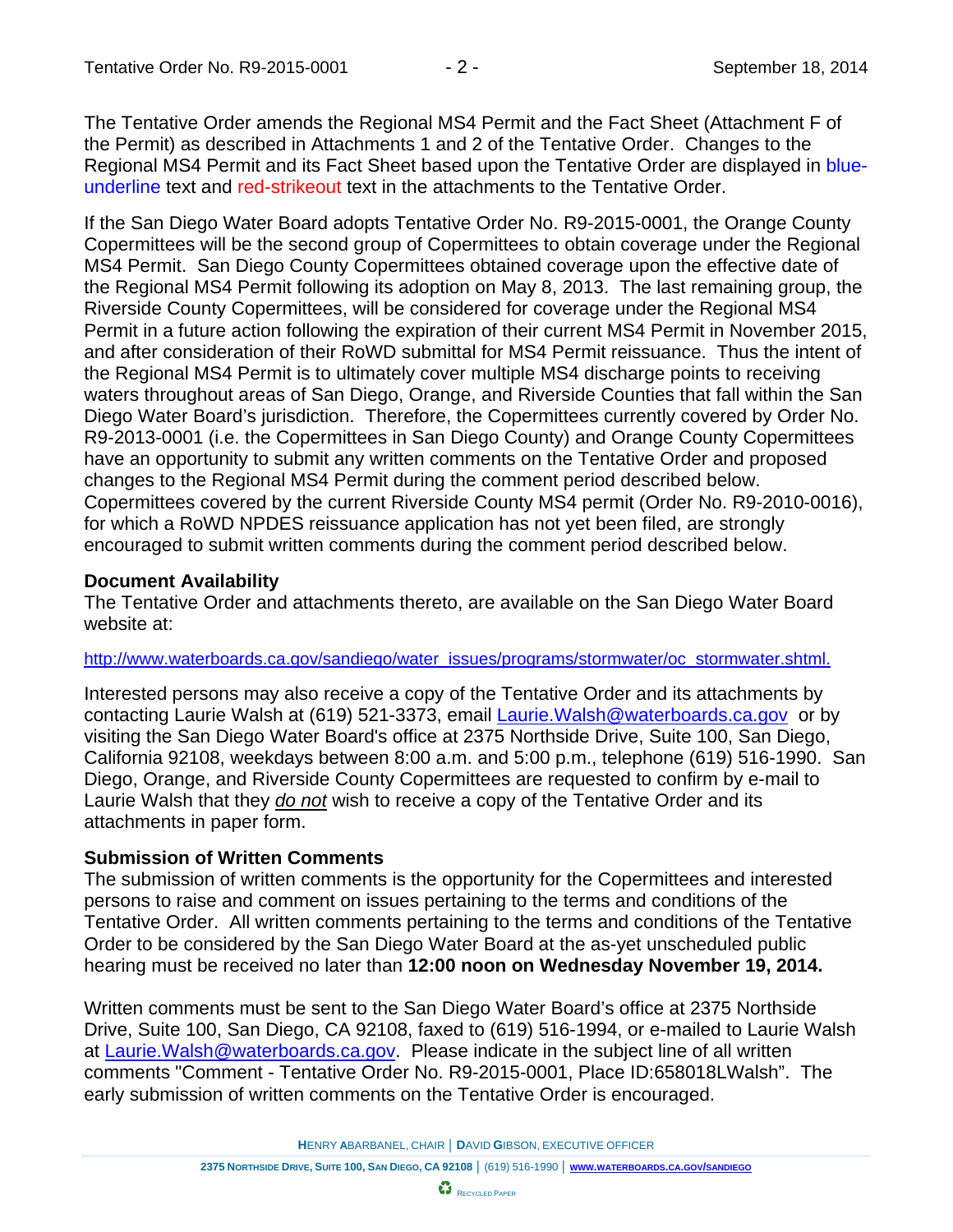Written comments received by **12:00 noon on Wednesday, November 19, 2014** will be provided to the San Diego Water Board members for their review in advance of a public hearing to consider adoption of the Tentative Order. All timely written comments will also be posted as they are received on the San Diego Water Board website at: [http://www.waterboards.ca.gov/sandiego/water\\_issues/programs/stormwater/oc\\_stormwater.shtml.](http://www.waterboards.ca.gov/sandiego/water_issues/programs/stormwater/oc_stormwater.shtml)

Consistent with State Water Board regulations that apply to this proceeding, written comments received after the close of the comment period will not be accepted and will not be incorporated into the administrative record if doing so would prejudice any party. Written comments received by the close of the comment period will be provided to the San Diego Water Board members for their review in advance of a public hearing to consider adoption of the Tentative Order. The San Diego Water Board will prepare written responses to significant comments that are timely received.

### **Public Hearing for Consideration of Tentative Order Adoption**

The San Diego Water Board will issue a separate notice announcing a public hearing to receive oral comments and consider adoption of the Tentative Order at a later date. Notice of the public hearing will be provided to the Copermittees and interested persons at least thirty (30) days in advance of the hearing. Participants will have an opportunity to address the San Diego Water Board members subject to reasonable limitations prior to the Board taking action on the Tentative Order. The public notice providing the specific date for the San Diego Water Board adoption meeting and any other public notices related to the Tentative Order will be distributed through the e-mail list service specified below and posted on the San Diego Water Board website at:

[http://www.waterboards.ca.gov/sandiego/water\\_issues/programs/stormwater/oc\\_stormwater.shtml](http://www.waterboards.ca.gov/sandiego/water_issues/programs/stormwater/oc_stormwater.shtml)

# **Public Workshop on Tentative Order**

The San Diego Water Board will hold a public workshop to receive information and discuss requirements of the Tentative Order as part of the Board's regularly scheduled public meeting on October 8, 2014 in the City of Mission Viejo, Council Chambers, Mission Viejo, California. Additional information on the public workshop is contained in the Notice of Public Workshop which is available on the San Diego Water Board website at:

[http://www.waterboards.ca.gov/sandiego/water\\_issues/programs/stormwater/oc\\_stormwater.shtml](http://www.waterboards.ca.gov/sandiego/water_issues/programs/stormwater/oc_stormwater.shtml)

# **E-Mail List Service**

Interested persons desiring to receive future public notices regarding the Tentative Order and potential future modifications to the Regional MS4 Permit can subscribe to one of the electronic e-mail service lists titled "Orange County MS4 Permit," "Riverside County MS4 Permit," or "San Diego MS4 Permit" located on the San Diego Water Board website at: [http://www.waterboards.ca.gov/resources/email\\_subscriptions/reg9\\_subscribe.shtml](http://www.waterboards.ca.gov/resources/email_subscriptions/reg9_subscribe.shtml)

Persons without access to email may request paper copies of future notices and other documents by contacting Laurie Walsh as specified in the Document Availability section of this notice.

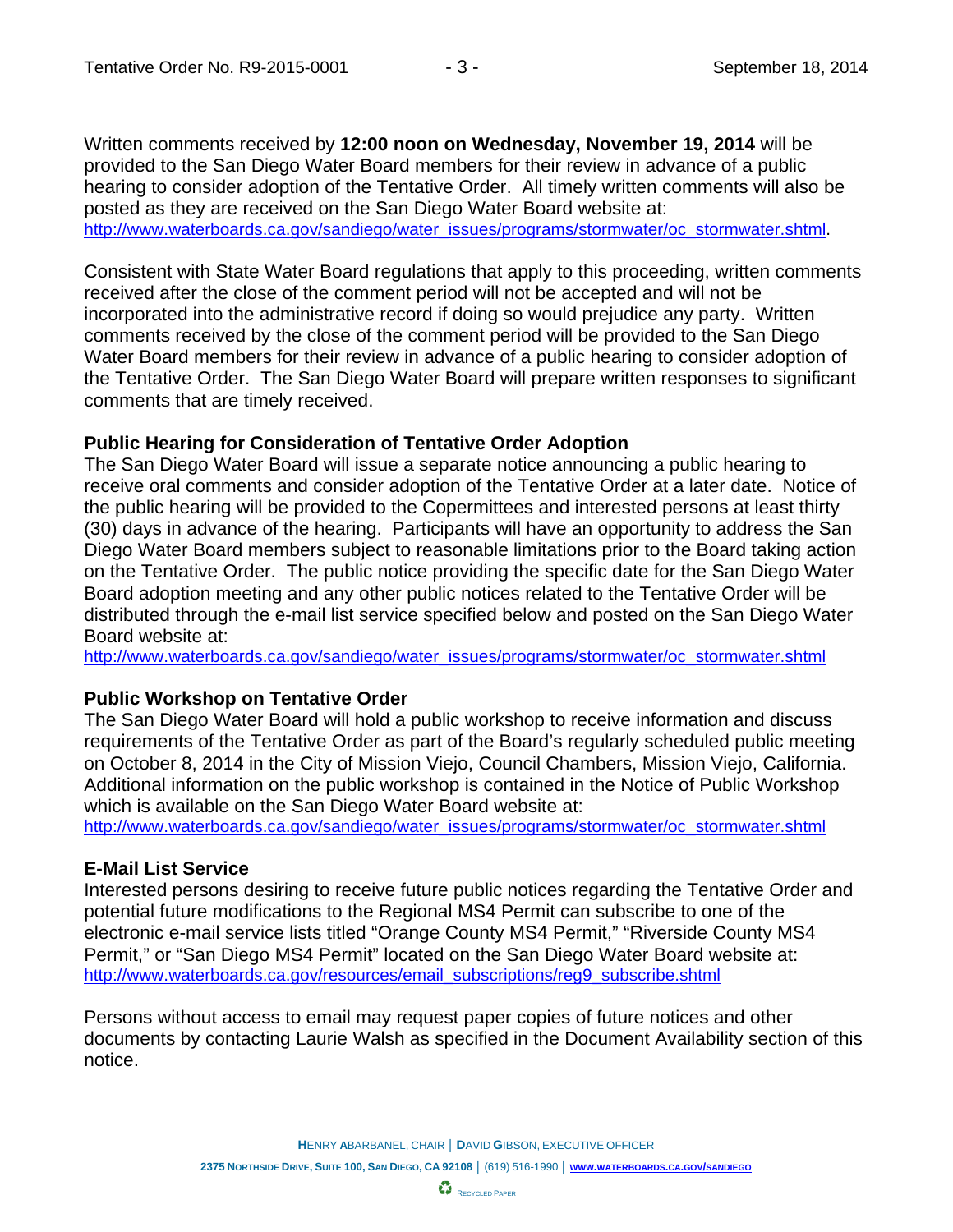### **Contact for further Information**

For questions or comments concerning this notice, please contact Laurie Walsh by phone at (619) 521-3373, or by email at Laurie. Walsh@waterboards.ca.gov.

Respectfully,

David Barker, P.E. **Supervising Engineer** San Diego Regional Water Quality Control Board

DWG:dtb esb:law

Cc (via email):

**San Diego County Copermittees Orange County Copermittees Riverside County Copermittees Natural Resource Agencies** San Diego County MS4 Permit E-mail Service List Riverside County MS4 Permit E-mail Service List **Orange County MS4 Permit E-mail Service List** San Diego Water Board Agenda E-mail Service List

| Tech Staff Info & Use                                 |                        |  |
|-------------------------------------------------------|------------------------|--|
| Tentative Order No.   R9-2015-0001<br>Place ID 658018 | NPDES No.   CAS0109266 |  |

**HENRY ABARBANEL, CHAIR | DAVID GIBSON, EXECUTIVE OFFICER** 

2375 NORTHSIDE DRIVE, SUITE 100, SAN DIEGO, CA 92108 | (619) 516-1990 | WWW.WATERBOARDS.CA.GOV/SANDIEGO

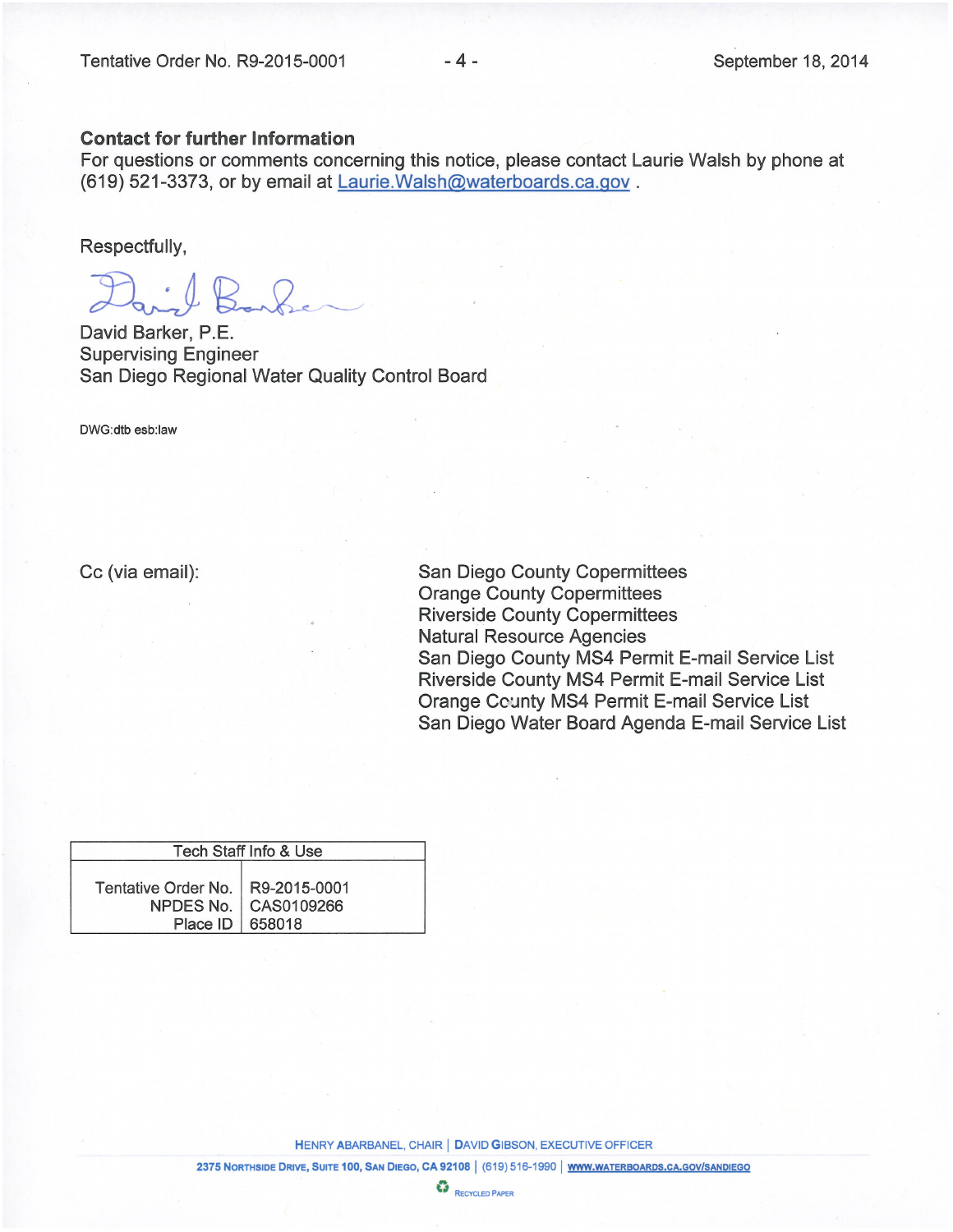#### **San Diego County Copermittees**

Richard Gilb San Diego Co. Reg. Airport Authority Environmental Affairs Department P.O. Box 82776 San Diego, CA 92138-2776 [rgilb@san.org](mailto:rgilb@san.org)

Kim Godby City of Coronado 101 B Street Coronado, CA 92118 [kgodby@coronado.ca.us](mailto:kgodby@coronado.ca.us)

Helen Davies City of Escondido 201 North Broadway Escondido, CA 92025 [hdavies@ci.escondido.ca.us](mailto:hdavies@ci.escondido.ca.us)

Joe Kuhn City of La Mesa 8130 Allison Avenue La Mesa, CA 91941 [jkuhn@ci.la-mesa.ca.us](mailto:jkuhn@ci.la-mesa.ca.us)

Mo Lahsaie City of Oceanside 300 North Coast Highway Oceanside, CA 92054 [mlahsaie@ci.oceanside.ca.us](mailto:mlahsaie@ci.oceanside.ca.us)

Cecilia Padres-Tipton City of Santee 10601 Magnolia Avenue Santee, CA 92071-1266 [ctipton@cityofsanteeca.gov](mailto:ctipton@cityofsanteeca.gov)

Joann Weber County of San Diego 5510 Overland Ave., Suite 410 San Diego, CA 92123 [Joann.weber@sdcounty.ca.gov](mailto:Joann.weber@sdcounty.ca.gov)

#### **Natural Resource Agencies**

Lauren Kershek U.S. Fish and Wildlife Service 2177 Salk Ave., Suite 250 Carlsbad, CA 92008 [Lauren\\_Kershek@fws.gov](mailto:Lauren_Kershek@fws.gov)

Elaine Lukey/James Wood City of Carlsbad 1635 Faraday Avenue Carlsbad, CA 92008 [eluke@ci.carlsbad.ca.us](mailto:eluke@ci.carlsbad.ca.us) [James.wood@carlsbadca.gov](mailto:James.wood@carlsbadca.gov)

Mikhail Ogawa City of Del Mar 1050 Camino Del Mar Del Mar, CA 92014 [mikhail@mogawaeng.com](mailto:mikhail@mogawaeng.com)

Erik Steenblock City of Encinitas 505 South Vulcan Ave Encinitas, CA 92024-3633 [esteenblock@ci.encinitas.ca.us](mailto:esteenblock@ci.encinitas.ca.us)

Malik Tamimi City of Lemon Grove 3232 Main Street Lemon Grove, CA 91945 [mtamimi@lemongrove.ca.gov](mailto:mtamimi@lemongrove.ca.gov)

Steven Strapac City of Poway 13325V Civic Center Drive Poway, CA 92064 [SStrapac@poway.org](mailto:SStrapac@poway.org)

Karen Holman San Diego Unified Port District P.O. Box 120488 San Diego, CA 92112 [kholman@portofsandiego.org](mailto:kholman@portofsandiego.org)

Taryn Dunbar City of Solana Beach 635 South Highway 101 Solana Beach, CA 92075 [tdunbar@cosb.org](mailto:tdunbar@cosb.org)

Bill Paznokas California Department of Fish & Game Environmental Services Division 4949 Viewridge Avenue San Diego, CA 92123 [WPaznokas@dfg.ca.gov](mailto:WPaznokas@dfg.ca.gov)

Khosro Aminpour City of Chula Vista 1800 Maxwell Road Chula Vista, CA 91911 [kaminpour@ci.chula-vista.ca.us](mailto:kaminpour@ci.chula-vista.ca.us)

Jamie Campos City of El Cajon 200 East Main Street El Cajon, CA 92020-3912 [jcampos@ci.el-cajon.ca.us](mailto:jcampos@ci.el-cajon.ca.us)

Chris Helmer City of Imperial Beach 825 Imperial Beach Blvd. Imperial Beach, CA 91932 [chelmer@cityofib.org](mailto:chelmer@cityofib.org)

Barbra Tipton City of National City 1243 National City Blvd National City, CA 91950-4397 [btipton@nationalcityca.gov](mailto:btipton@nationalcityca.gov)

Drew Kleis City of San Diego 9370 Chesapeake Drive, Ste. 100, M.S. 1900 San Diego, CA 92123 [akleis@sandiego.gov](mailto:akleis@sandiego.gov)

Reed Thornberry City of San Marcos 1 Civic Center Drive San Marcos, CA 92069 [rthornberry@san-marcos.net](mailto:rthornberry@san-marcos.net)

Cheryl Filar City of Vista 600 Eucalyptus Avenue Vista, CA 92084 [cfilar@cityofvista.com](mailto:cfilar@cityofvista.com)

Deborah Lee CA Coastal Commission San Diego Coast District Office 7575 Metropolitan Drive Ste 103 San Diego, CA 92108-4402 [DLee@coastal.ca.gov](mailto:DLee@coastal.ca.gov)